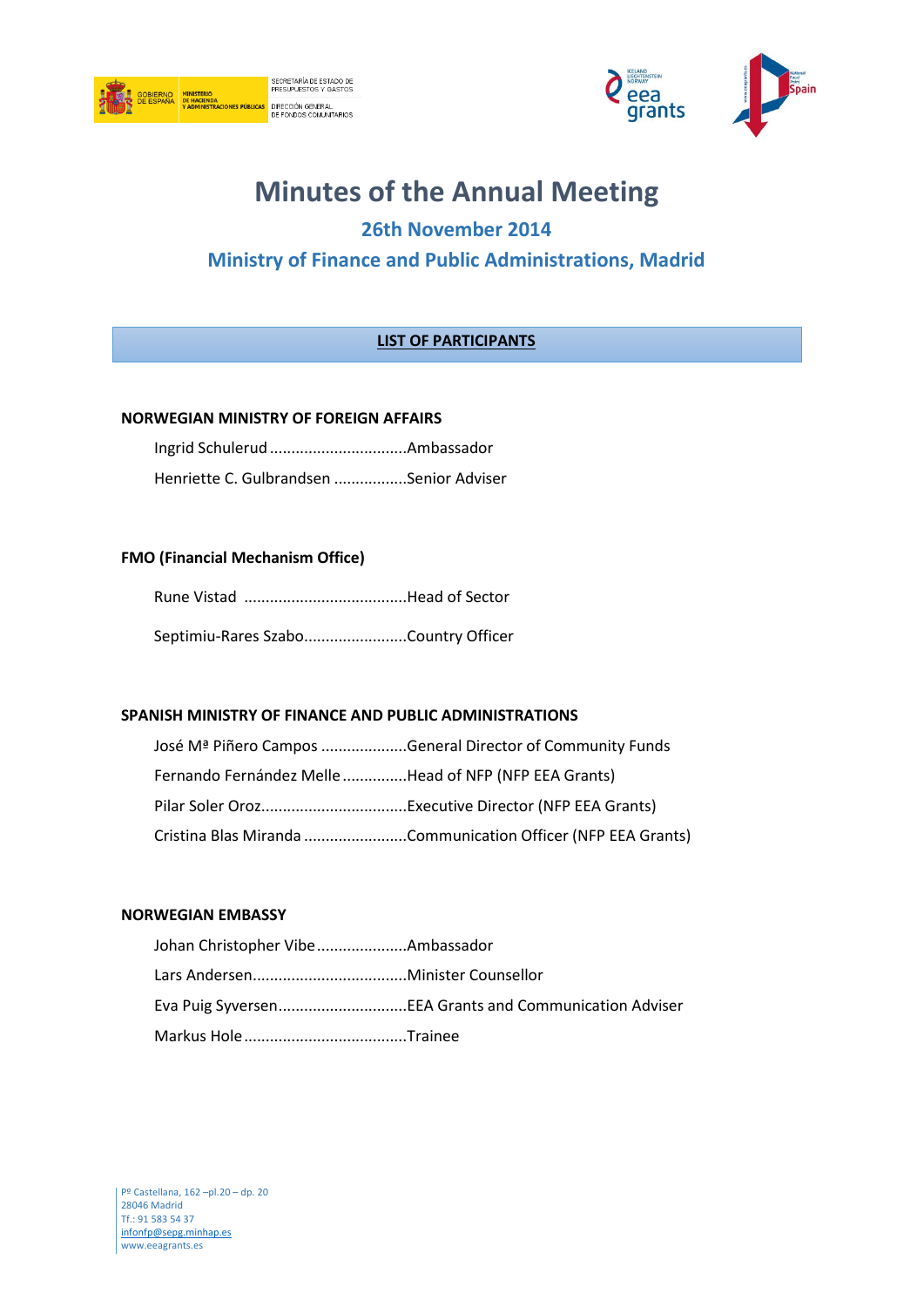

#### **AGENDA**

| 09:30-09:45. | <b>Opening Remarks</b>                                |
|--------------|-------------------------------------------------------|
| 09:45-10:00. | Approval of the Strategic Report 2013                 |
|              | MOU - Revision of Annex A                             |
| 10:00-10:10. | Obligations of the NFP after 31/12/2015               |
| 10:10-10:30. | Status of the Programmes and Projects implementation  |
| 10:30-10:45. | Risk management and Transparency International report |
| 10:45-11:00. | Bilateral Relations at National and Programme Level   |
| 11:00-11:10. | Coffee Break                                          |
| 11:10-11:20. | Horizontal Concerns and AOB                           |
| 11:20-11:30. | <b>Closing Remarks</b>                                |

#### **Opening Remarks**

The General Director of Community Funds, José María Piñero, welcomed the participants expressing his wish for a fruitful meeting and remembering the expertise of this General Directorate in the management of grants. Ambassador Ingrid Schulerud expressed her happiness to come back after one year and see a remarkable progress in implementation. She suggested two additional topics to the agenda: the assessment of the General Director of Community Funds on the EU Funds in Spain and on the general situation in Spain.

Mr Piñero Campos briefly presented the priorities agreed between Spain and the European Commission on 30 October 2014 in the Partnership Agreement on using EU Structural and Investment Funds for 2014-2020. Spain was allocated €28.58 billion in total Cohesion Policy funding ( $\epsilon$ 38 billion if the funds for agriculture and fishing are also included) out of which €6 billion go towards the SME Initiative (an initiative accessed only by Spain and Malta), €5 billion to Research, Development and Innovation and almost €1 billion to the Youth Employment Initiative (highest amount in the EU). The Spanish side has tried to simplify the whole process of accessing EU Funds by cutting red tape and reducing the total number of Intermediate Bodies from 150 in the previous framework to a total of 30. The new framework has switched focus from public to private investment and is oriented on smart specialisation for each autonomous community in Spain. The EU Funds contribution to national investment is nevertheless lowering from the 15-20% of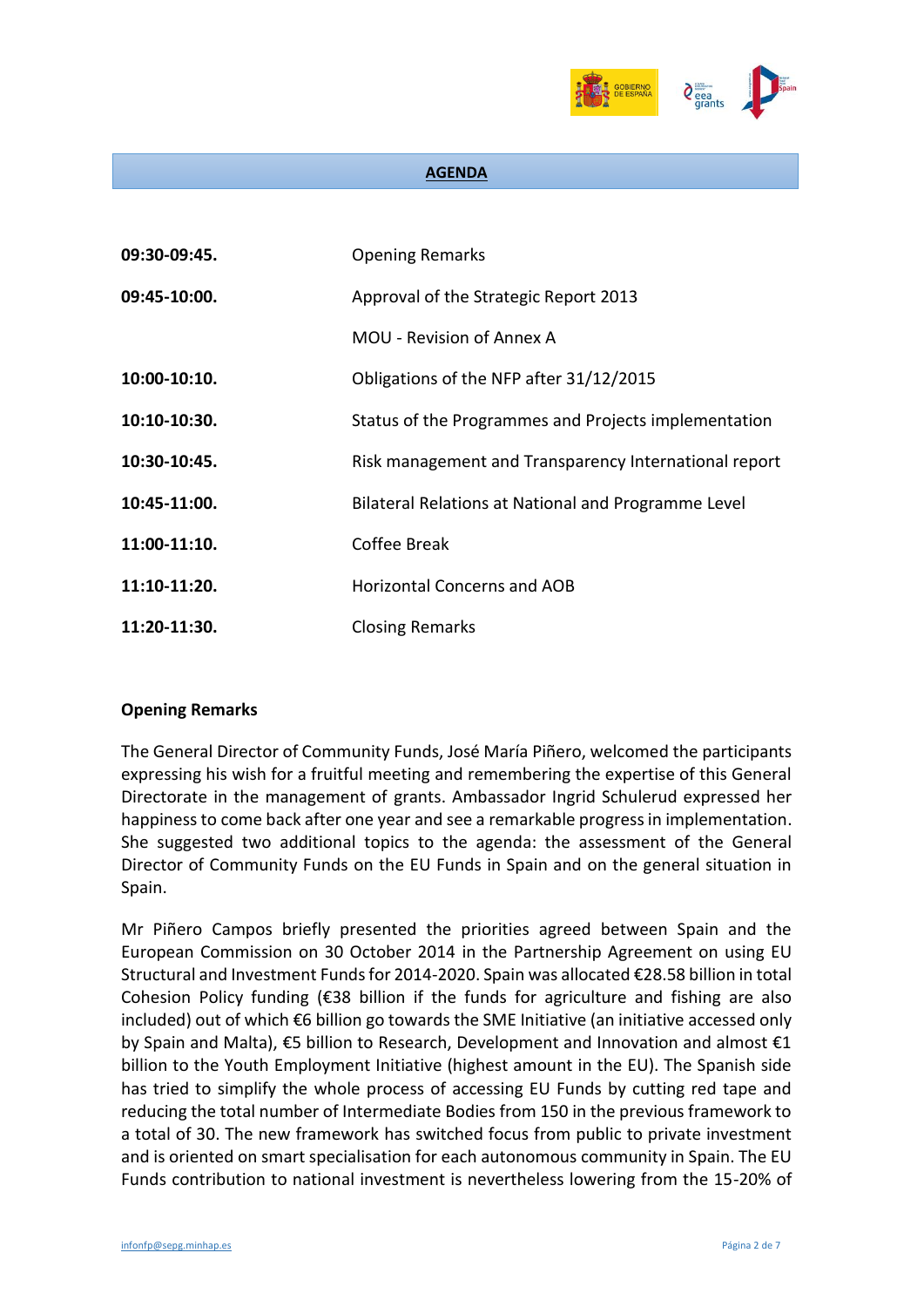

the total national investment in the previous decade. Mr Piñero Campos also expressed his views on the main bottlenecks Spain is currently facing: the low level of innovation which still stands below 2% of the GDP and the difficulties SMEs face in accessing finance and credit. The high level of unemployment has been a consequence of the two rather than a cause itself.

Ambassador Ingrid Schulerud finalised the open remarks by underlining that the Donor States and Spain should build further on the results achieved through the EEA Grants and the networks created in the last 20 years. Some doors will close as new doors will be opened.

The Ambassador reiterated the fact that the Donors are pleased with the progress in the implementation of the EEA Grants in Spain since last year. Nevertheless, during the meeting the issue on how to ensure a functional NFP in the Spanish government until all the legal obligations of 2009-2014 period are fulfilled should be discussed.

#### **Approval of the Strategic Report 2013 and modification of Annex A of the MoU**

The Executive Director of the NFP, Ms Pilar Soler informed that the Strategic Report for 2013 was submitted by the NFP to the FMO in April. At that point the Donors took note of the strategic report and suggested the NFP to submit a revision of the chapter on bilateral relations so that the Report can be approved during the Annual Meeting 2014.

Ambassador Ingrid Schulerud and Mr Rune Vistad suggested that both the Strategic Report 2013 and the update of the Strategic Report for 2014 are of good quality and can be officially approved. The chapter of risk management and mitigation is commendable and offers a good analysis of the risk faced during the implementation.

The next point on the agenda is the proposal to revise Annex A of the MOU due to a change of name of the sub-directorate in which the NFP is located. Ambassador Ingrid Schulerud approved the change and suggested that the FMO will follow-up with the formalisation.

### **Obligations of the NFP after 31/12/2015**

Ms Soler started by explaining that even though the projects are just starting, the NFP had started to think on how to close the mechanism. After assessing the budget of the Technical Assistance, the NFP realised that there was not enough money to continue the operational work after January 2016. Therefore, in order to extend the timeframe of the activities, the NFP decided to eliminate the salaries of the civil servants employed in the NFP from the TA budget. Therefore, activities could continue for another six months until June 2016. In the same time the NFP started a discussion process about this issue with the FMO and the Programme Operators.

Ambassador Ingrid Schulerud acknowledged that resources are limited, but stated that June 2016 is not a realistic deadline for fulfilling all the NFP's obligations. She agreed, however, on the necessity of establishing a deadline and proposed to follow this issue in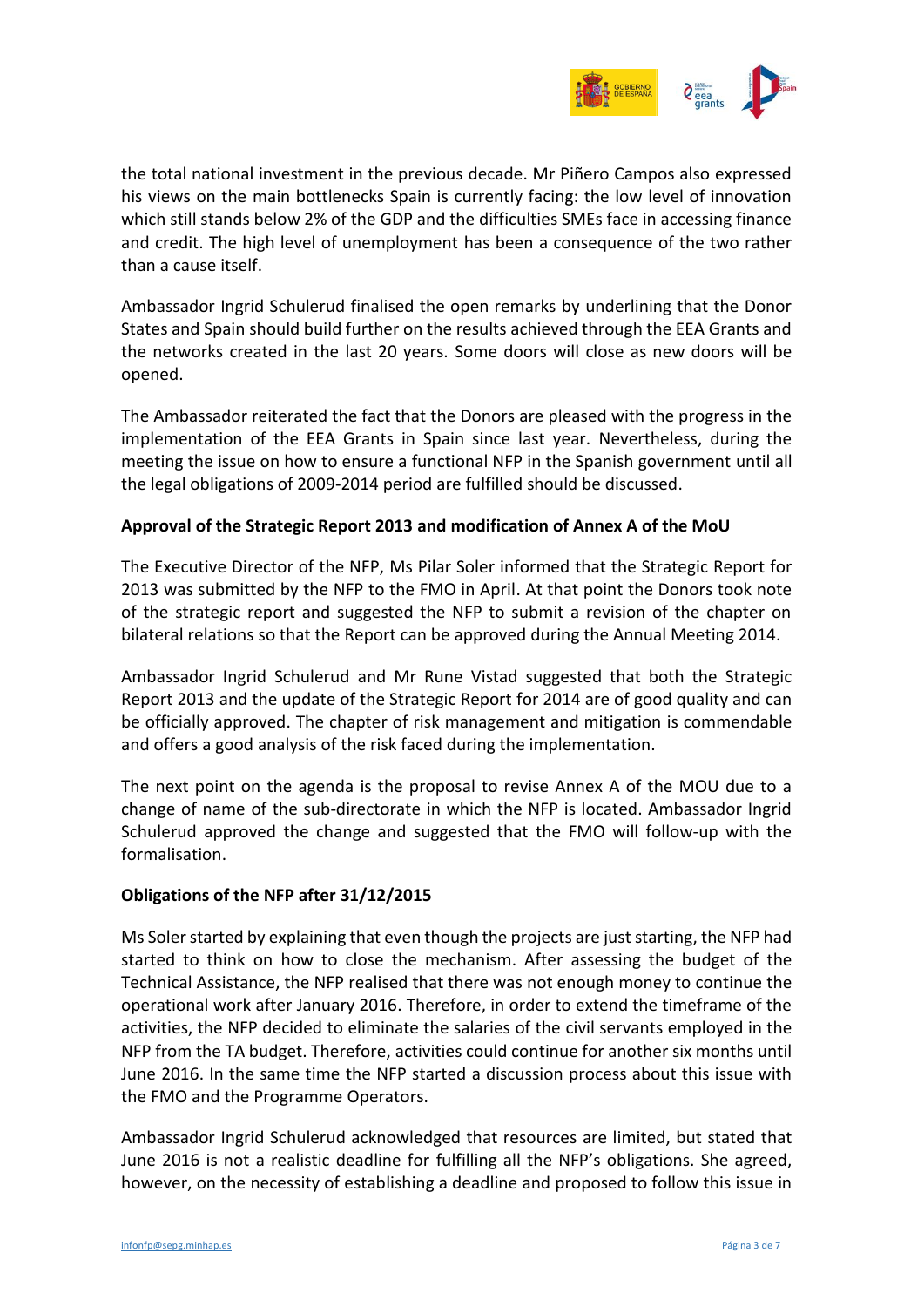

a separate meeting with the FMO at the beginning of 2015. The Ambassador also proposed to organise the Annual Meeting in June 2015 instead of waiting until November 2015. Mr Piñero agreed to this proposal.

Mr Vistad pointed out that the NFP obligations are stemmed from the MOU, the Regulation and the Programmes Agreements. The FMO had prepared an overview that could be the basis for a discussion on how to tackle the issue in a pragmatic way. Mr Vistad suggested that it would be very difficult to finalise everything in June 2016 due to the multitude of obligations the Spanish government hasto comply with. After the finalisation of each programme, the Programme Operators need to prepare a final programme report which has to be sent to the FMO in the first quarter of 2016. The FMO will assess it and request additional information if needed. Six months later, the NFP needs to send a final strategic report on the Technical Assistance Agreement and keep a follow-up mechanism in case there are further issues.

Mr Piñero insisted that while it is necessary to close the NFP office, Spain, as a Beneficiary State, would honour all its legal obligations related to the EEA Grants. The Spanish authorities will follow a similar approach as the one used for the closure of the Cohesion Fund 2007-2013 in Spain.

A follow-up meeting will be organised at the FMO in Brussels in 2015 in order to reach a common understanding agreeable for all parties. The final agreement will be reached in the next Annual Meeting.

#### **Status of the Programmes and projects implementation**

Ms Soler made a presentation of the status of implementation and stated that in general all programmes and projects are running well despite some problems. The ES05 programme however is running a bit late and therefore the opening of the Garcia Lorca Centre in Granada was postponed for 2015.

Ambassador Schulerud commended the NFP for the presentation which showed a good progress in almost all programmes and suggested that a report should be produced by the Norwegian Embassy in Madrid in collaboration with the NFP which could tell the story of the implementation of the EEA Grants in Spain from 1994 onwards and the results achieved in the past 20 years. The report could be funded from the Bilateral Fund at national level and could be presented in a final conference of the Grants in 2016.

Ambassador Schulerud expressed her concern for the 61 projects selected within the Gender Equality Programme open call which were just starting and therefore have only one year of implementation. Ambassador Schulerud suggested that lack of progress might indicate a high risk of non-completion and asked the NFP to work closely with the Programme Operator in order to mitigate this risk as much as possible. Ms Soler informed that the call was launched relatively late, the selection committee meeting was held in September and the final resolution was adopted only in November. The process was continuously delayed due to bureaucratic problems. The NFP agreed that while the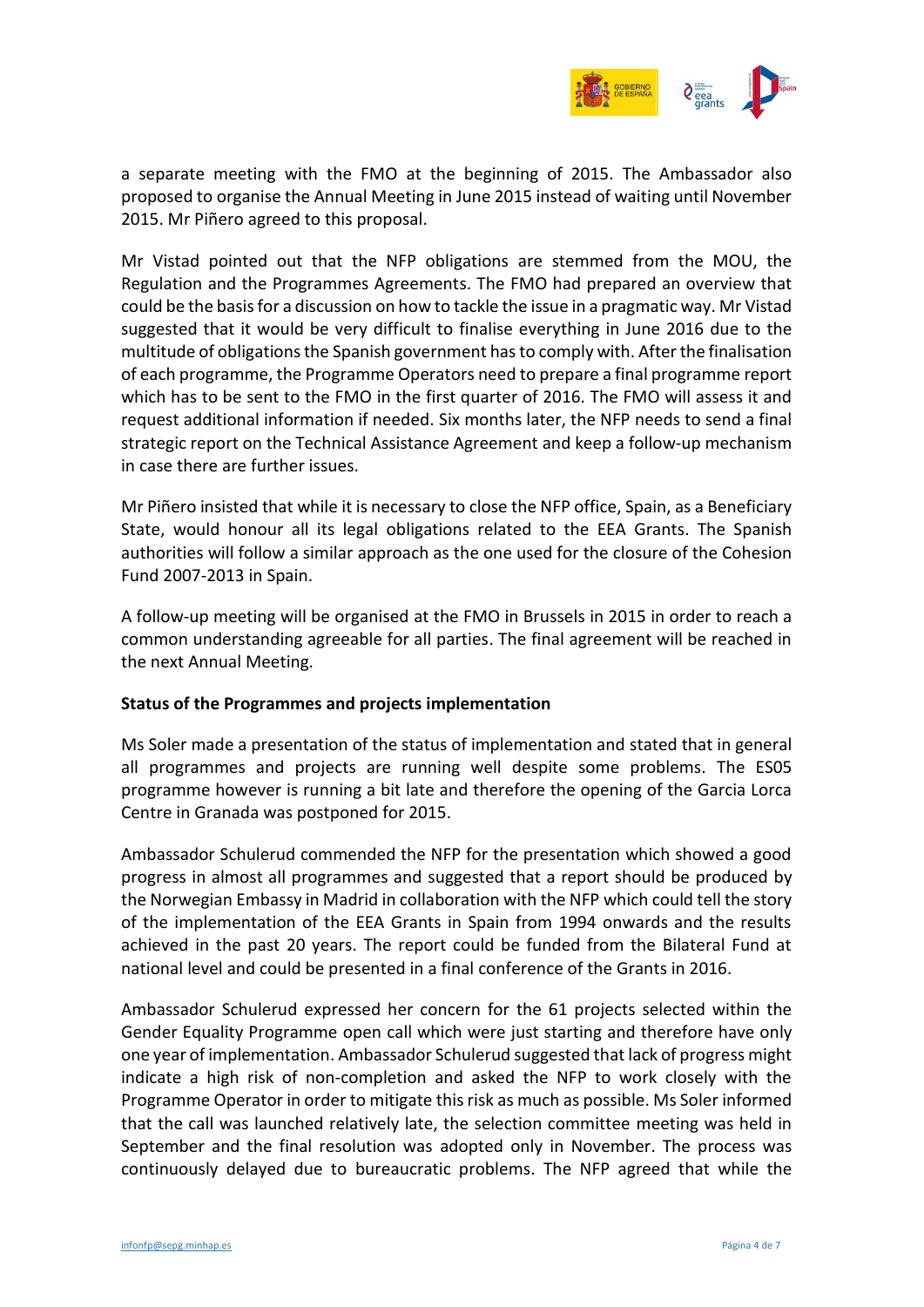

programme is indeed delayed, the NFP assumes that most likely all projects will finalise in time.

Rune Vistad asked the NFP to submit as soon as possible a reallocation request for the unallocated funds under ES02 and ES04. Furthermore, the PO for ES04 must be reminded to submit the revised description of the management and control systems at programme level following the administrative changes within the Ministry of Health, Social Services and Equality. Finally, Mr Vistad urged the NFP and the POs to include geographical information when uploading information in DoRIS and continue with the good communication between the Spanish authorities and the Donors.

The Norwegian Ambassador to Spain, Mr Johan Christopher Vibe, stated that in the Cultural Diversity and Cultural Exchange programme managed by the Norwegian Embassy in Madrid, much has been achieved with limited funding and hopefully the networks established between Norway and Spain will continue after the programme is closed. Both the Donors and the NFP congratulated the Norwegian Embassy for successfully implementing this programme.

Ms Soler emphasized that one of the major achievements of the NFP during the past year has been the very good collaboration between all the involved actors: the Embassy, the NFP, the Programme Operators, the donor programme partners and the FMO.

#### **Risk Management and Transparency International report**

Mr Melle, Head of the NFP, made a presentation on Risk management and also presented the NFP's view on the Transparency International report. While no risks were identified at country level, the NFP acknowledged that the Gender programme is considered risky. An Action Plan is currently prepared by the NFP together with the PO. Furthermore, the short time for implementation is a risk across all programmes and projects.

The TI report was seen by the Spanish authorities as very sensitive and the wording in the report proposed for publication should reflect the facts accurately. Mr Piñero was of the opinion that the risk of corruption in the EEA Grants is very low in Spain due to the rather limited number of projects funded. In addition, the complaint mechanism has been continuously under improvement and the separation of tasks in ensured.

Ambassador Schulerud underlined that the main risk identified in Spain a year ago was fully mitigated as the NFP is now fully staffed. Nevertheless, the PO for the Gender Programme still lacks capacity and an Action Plan is indeed needed. The Ambassador suggested also that the general situation in Spain could also be seen as a risk due to the cut downs in public spending and the political uncertainty although this does not seem to be hampering the programmes.

As regards the Transparency International report, Ambassador Schulerud informed that the process is still not concluded, as the FMO has not submitted an official written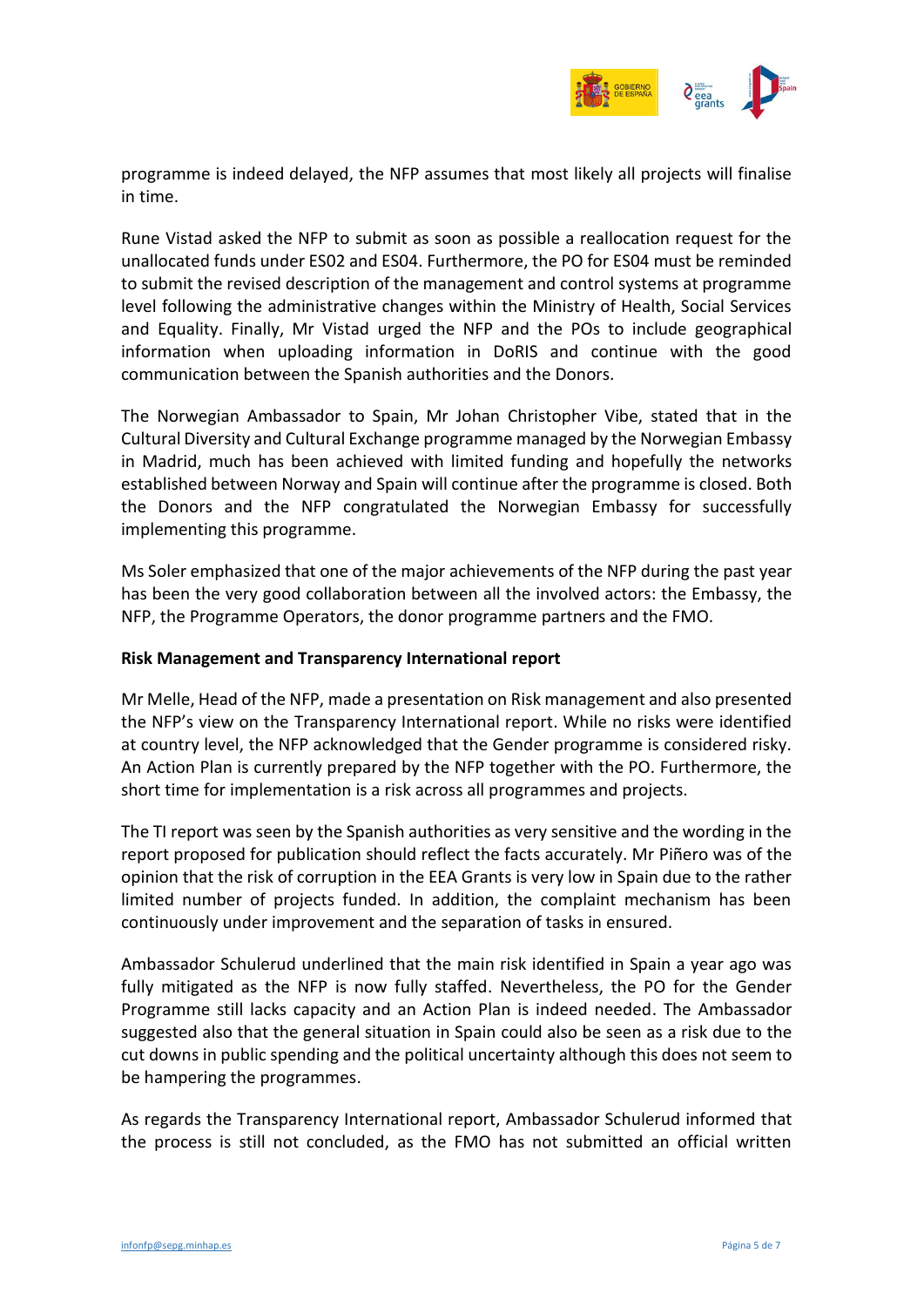

procedure about the report yet. Therefore, the NMFA does not have a mandate to discuss the report during the Annual Meeting.

Mr Vistad added that the Risk Assessment included in the Strategic Report was commendable but probably the time issue was underestimated. An additional risk related to ES04 is the lack of understanding of the Regulation from the PO's side. Close contact with the PO is needed until 31 December 2015.

As regards the Transparency International report, Mr Vistad informed that Transparency International has the ownership of the report and the FMO only facilitates the dialogue between them and the Beneficiary States. The possibility of a phone conference between the NFP and TI in order to have a more accurate wording in the final report was proposed. The FMO would follow-up the process. Mr Piñero agreed with this approach.

#### **Bilateral Relations at National Level and Programme Level**

Ms Soler presented the proposed revised work plan for the implementation of Bilateral Relations at National level for 2015, which includes also the activities postponed from 2014.

Ambassador Schulerud suggested that the work plan should be further revised so that the Norwegian Embassy, the NFP and the FMO can plan an activity for telling the story of the EEA Grants in Spain. The funds needed for this activity have to be secured in the final work plan and can be redirected from the allocation for the newly proposed activities under ES03 and ES07 with a total of 27,000 EUR. The FMO, the Norwegian Embassy and the NFP will follow-up this in December 2014 so that the new activity can already start in early 2015. The NFP agreed with this proposal.

#### **Horizontal Concerns and Cross-Cutting issues**

Ms Soler made a presentation about Horizontal Concerns and Cross-Cutting issues.

Ambassador Schulerud appreciated the effort to report on these issues and recommended making a final qualitative assessment in the final Strategic Report.

#### **Closing remarks**

Ambassador Schulerud concluded the meeting by insisting on the progress made since the Annual Meeting from 2013 and recommended the NFP to continue with the good work and focus on the finalisation of all programmes.

For its part, Mr Piñero acknowledged the efforts done by the NFP in the last year and expressed its gratitude towards the Donor delegation for having a constructive discussion in the Annual Meeting.